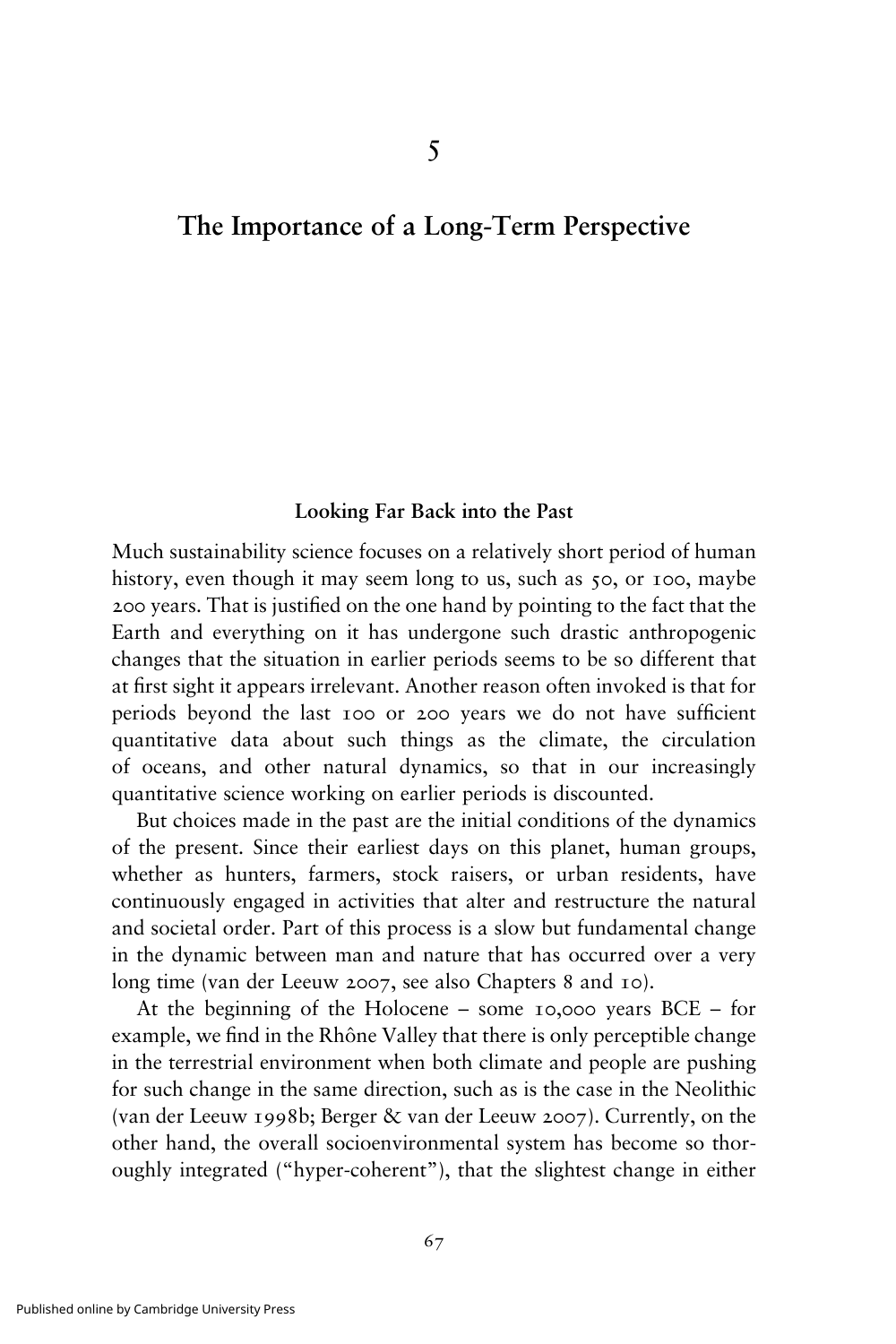climate or anthropogenic impact can push the terrestrial ecosystem out of balance. This is argued, for example, for the Little Ice Age in the sixteenth to nineteenth centuries CE, with three particularly cold intervals: one beginning about  $1650$ , another about 1770, and the last in  $1850$ , each separated by intervals of slight warming. They may have been due to volcanic eruptions that spewed such masses of various gases and fine dust into the atmosphere that the quantity of solar radiation reaching the Earth was temporarily reduced. The effect of this relative cooling of the Earth is noticeable in a number of economic and social indicators (Le Roy Ladurie 1967; Behringer 1999; Cullen 2010).

Similar long-term changes are noticeable in the spatial patterning of human activity. In the Neolithic (around 10,000 BCE), for example, settlement location in the Alpilles (France) was highly dependent on the environment, but over time the spatial aspects of human communication and information processing began to dominate and settlement patterns changed quite substantially. This is clearly visible in the European Iron Age (around 600 BCE) settlement pattern, when new, essentially tradebased, settlements emerged along rivers and at river crossings to complement the traditional settlements on hilltops that were based on agriculture and herding (Gazenbeek 1995).

Presently, humans are adapting less and less to nature; humanity is controlling the ecological dynamic - a symbiosis in which humans are responsible for the behavior and evolution of the natural environment has now developed in a number of locations. Landscapes have become "disturbance dependent"; that is, they have become dependent on human control to remain within a narrow range of states (Naveh & Lieberman 1984).

But, importantly, the consequences of past dynamics often still affect the present in many places, and we need to include them in our research. Hegmon et al. (2001) show, for example, how the early indigenous agriculture in an area of the southwestern United States transformed patches of the landscape by systematically fertilizing them, creating black soils. Today, centuries later, these patches are still visible, and provide a better environment for agriculture than the areas around them. But in many parts of the world the reverse is also true, for example on northern China's loess soils, which nowadays show spectacular erosion.

In summary, we must above all remember that complex phenomena such as the ones we are dealing with operate simultaneously at many, many different and interacting temporal rhythms and spatial scales, from seconds or minutes to seasons, years, decades, centuries, and millennia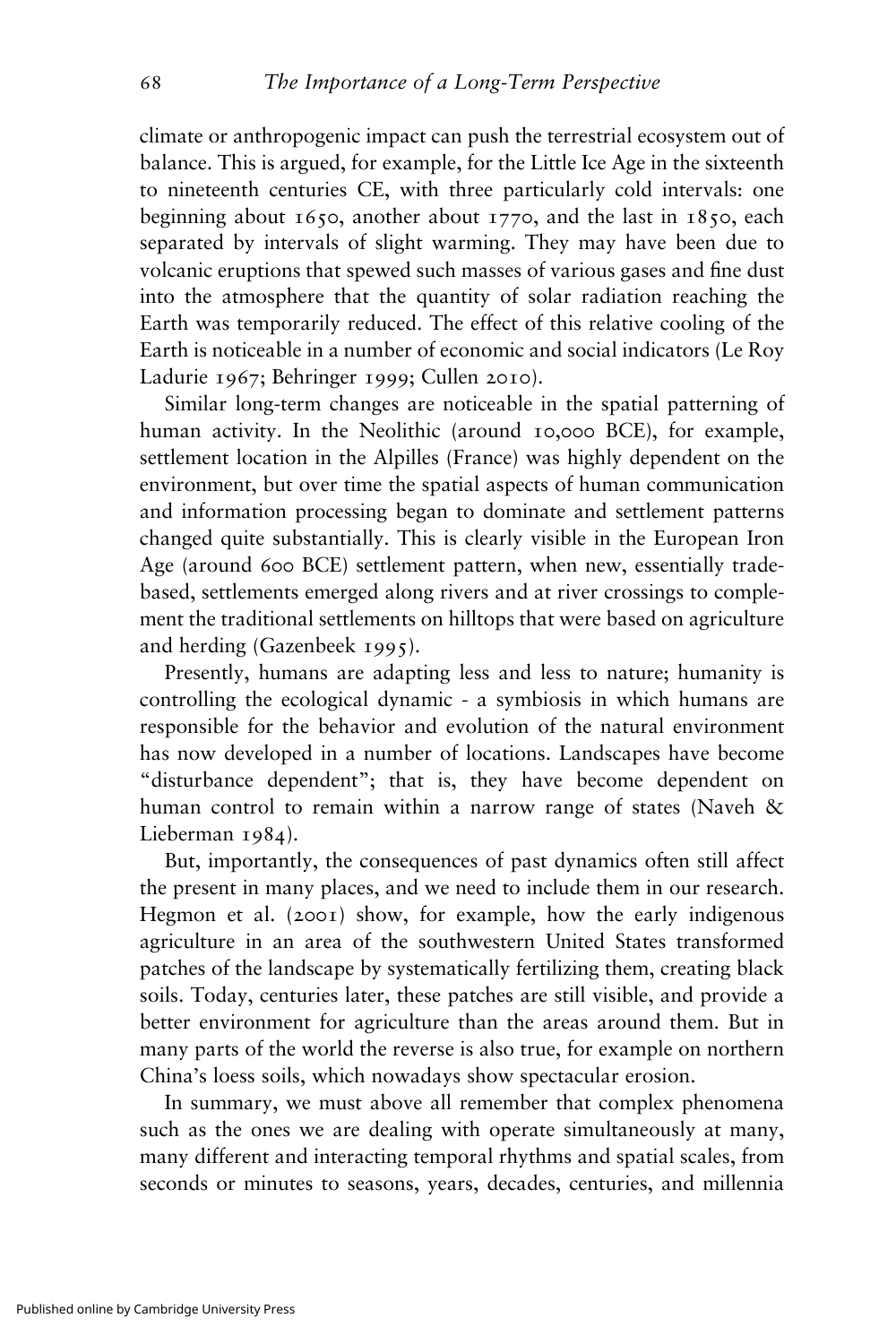(see Allen & Star 1982; Allen & Hoekstra 1992; Steffen et al. 2005), and from microns to thousands of miles. Most research, however, has essentially been looking at a very limited number of interacting scales – most often only three (macro-, meso- and micro-). That has left most of the dynamics involved outside the scope of our investigations. Furthermore, the choice of scalar levels was often arbitrary from the perspective of the processes going on, but determined by the availability of either data or tools to analyze them, biasing the outcome of our researches and thus our understanding of the socioenvironmental dynamics.

As new techniques such as Arctic glacier coring, accelerator mass spectrometry radiocarbon dating, and isotope analysis of speleothems, among many others, begin to facilitate more precise measurement of climatic and environmental conditions going back tens of thousands of years, four major deficiencies of the focus on short-term dynamics are emerging.

#### **The Importance of Slow Dynamics**

Focusing mostly on the last couple of centuries overlooks very slow dynamics that may yet be important constraints or even drivers of shorter-term processes. One example is the millennial accumulation of low-level tectonic activity that shapes landscapes, such as in Epirus in Northern Greece. We are all familiar with major earthquakes, but often do not pay attention to the fact that in regions such as Epirus where they occur, there are also thousands of small shocks annually. The cumulative effects of such small shocks over thousands of years may shape the landscape more than heavier, rarer, earthquakes, and therefore constrain human action in and on the environment. Yet they are not noticeable as a major force when one only looks at their effects over years, decades, or one or two centuries.

Similar long-term dynamics impact the course of rivers, including the landscapes at their mouths. Yet another millennial phenomenon that is barely noticeable at an annual, decadal, or even centennial timescale is the rising or lowering of sea levels. Yet over time it too has (had) major consequences, in coastal areas, such as the western Netherlands, Northern Italy, the state of Louisiana in the USA, and most of Bangladesh and other river deltas, and for a number of low-lying islands in the Pacific.

But millennial effects are not limited to the natural environment. Human societies undergo long-term evolutions because of exogenous changes in the environment as well as endogenous changes that are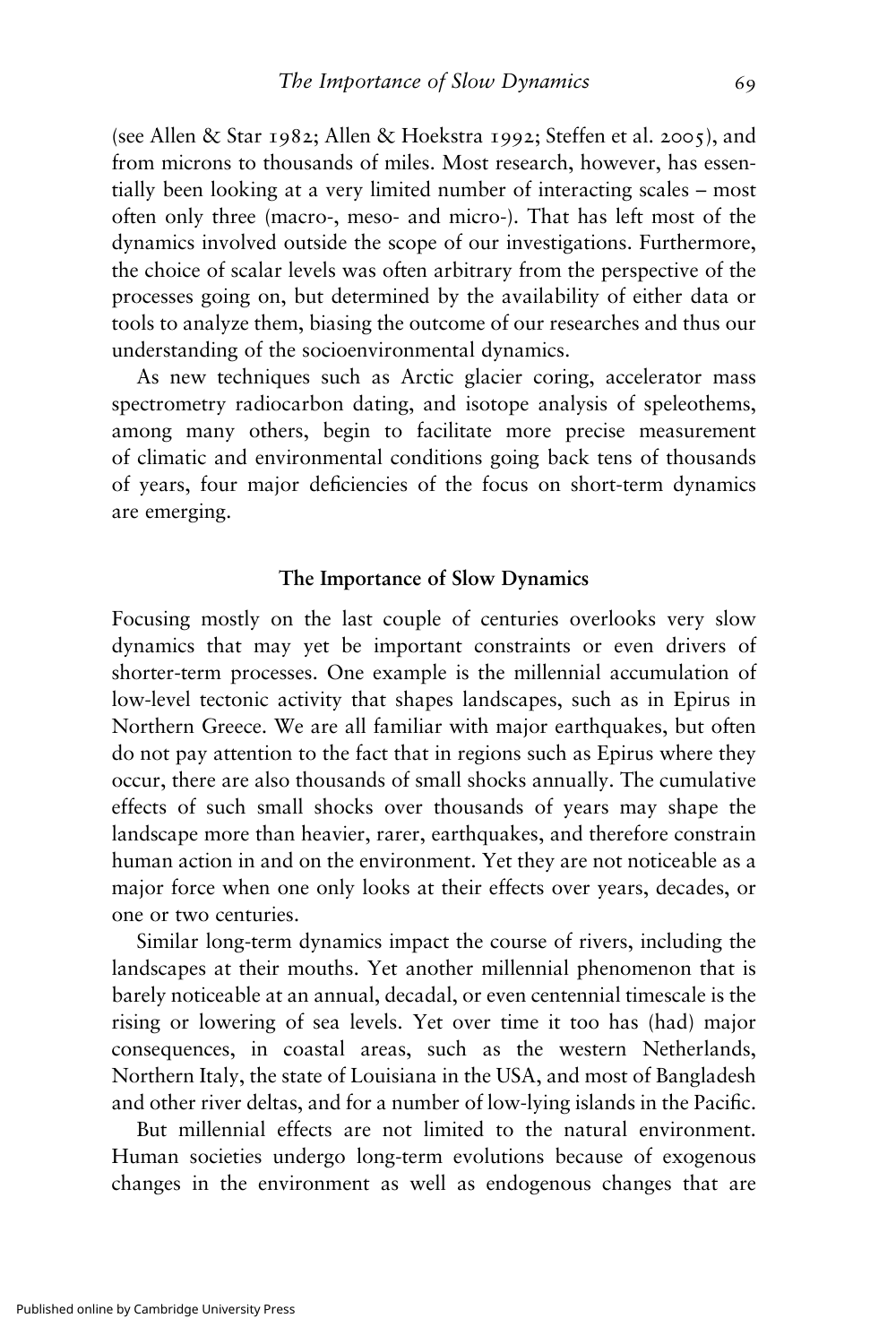inherent in society itself. Scientists are used to looking at the major changes that have occurred over the last few centuries, for example in technology and urbanization. But earlier periods have seen changes that, though much slower, are driven by fundamentally similar dynamics if one looks at them from a systemic point of view. From beginning to end, the Roman Republic and Empire evolved over 1,200 years, and the Chinese Empire even longer. Within such long periods the societal dynamics changed slowly but surely from expansion to contraction, to fragmentation to reconfiguration, and renewed expansion based on a different kind of organization. One can usefully think of this in terms of the approach proposed by Gunderson & Holling (2002) and the resilience community. They view any societal environmental system as a nested set of dynamic institutions. They see the dynamics that each of these institutions undergoes as constrained by potential and connectedness. In this discussion, potential is the extent to which a system can expand further while maintaining its structure, by increasing the scope of its organization and its energy flow. Connectedness represents, in the framework proposed here, the degree of alignment of the people, external processes, networks, and resources that constitute the information flow.

Much of the focus of the resilience community has been on studying the transitions that dynamic systems go through in their relationship with their environment. While not in the least arguing that history repeats itself, at the most abstract level they conceive of four major stages that the interaction between potential (= energy) and connectedness (= information) can drive any system through. By way of metaphor, they represent these phases as a lemniscate combining the four phases through which systems cycle, according to them. Because this metaphor is indeed a handy tool for thought (see Figure  $\zeta$ , I), I would like to discuss it briefly here, even though I am fully aware such metaphors are oversimplifications.

The first of the phases distinguished, exploitation, is the one in which a community grows based on a particular form of organization that permits an increase in energy flow in exchange for an increasingly coherent institutional organization, which increases its impact on the environment over time. As resources are overabundant, every individual has a chance to make something of his or her situation, and according to Thompson et al. (1990), the culture is one of individualism. The phase of growth of the Roman Republic (until *c*. 200 BCE) and that of Europe between  $1400$  and  $1800$  are – to an extent – examples of this dynamic.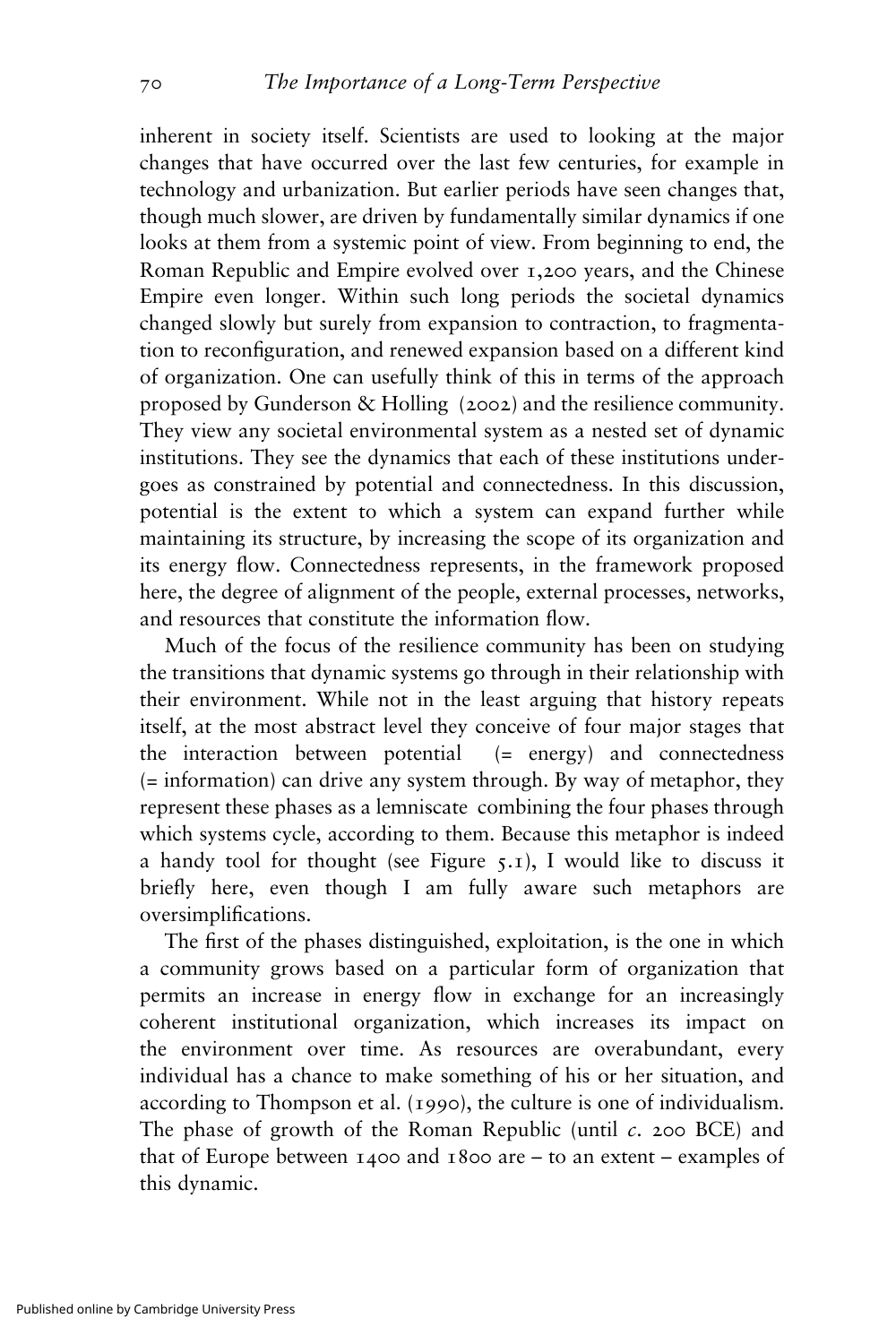

FIGURE  $5.1$  Schematic illustration of the resilience cycle. The red text describes the state of the ecological component of the system (after Holling 1973, 1976, 1986); the blue text describes the dominant perspective of the society (after Thompson et al. 1990). The interpretation in terms of energy and information flows is mine. (Source: van der Leeuw)

A crucial aspect of this phase is that the system suppresses structural innovation and institutional change because the dominant structure is (and later appears to be) so effective that there seems no reason to innovate. Because any institution is based on the exploitation of a limited set of resources, ultimately the growth curve involved levels off and the system's effectiveness and growth decrease.

The next phase is that of conservation, in which the limits of expansion are appearing on the horizon and the community defends itself by becoming more regulated and hierarchical, as a consequence of the need to deal with increasing levels of conflict over resources (Thompson et al. 1990). Bottom-up power to achieve things is slowly but surely replaced by topdown power over people (see Foucault 1977) to control actions. We see this in Rome after *c*. AD 0, beginning in the political history of modern Europe after 1600, and coming to a head in around 1800. As the limits of the particular mode of organization become clearer, elements in the system may contemplate change. But generally, fundamental change is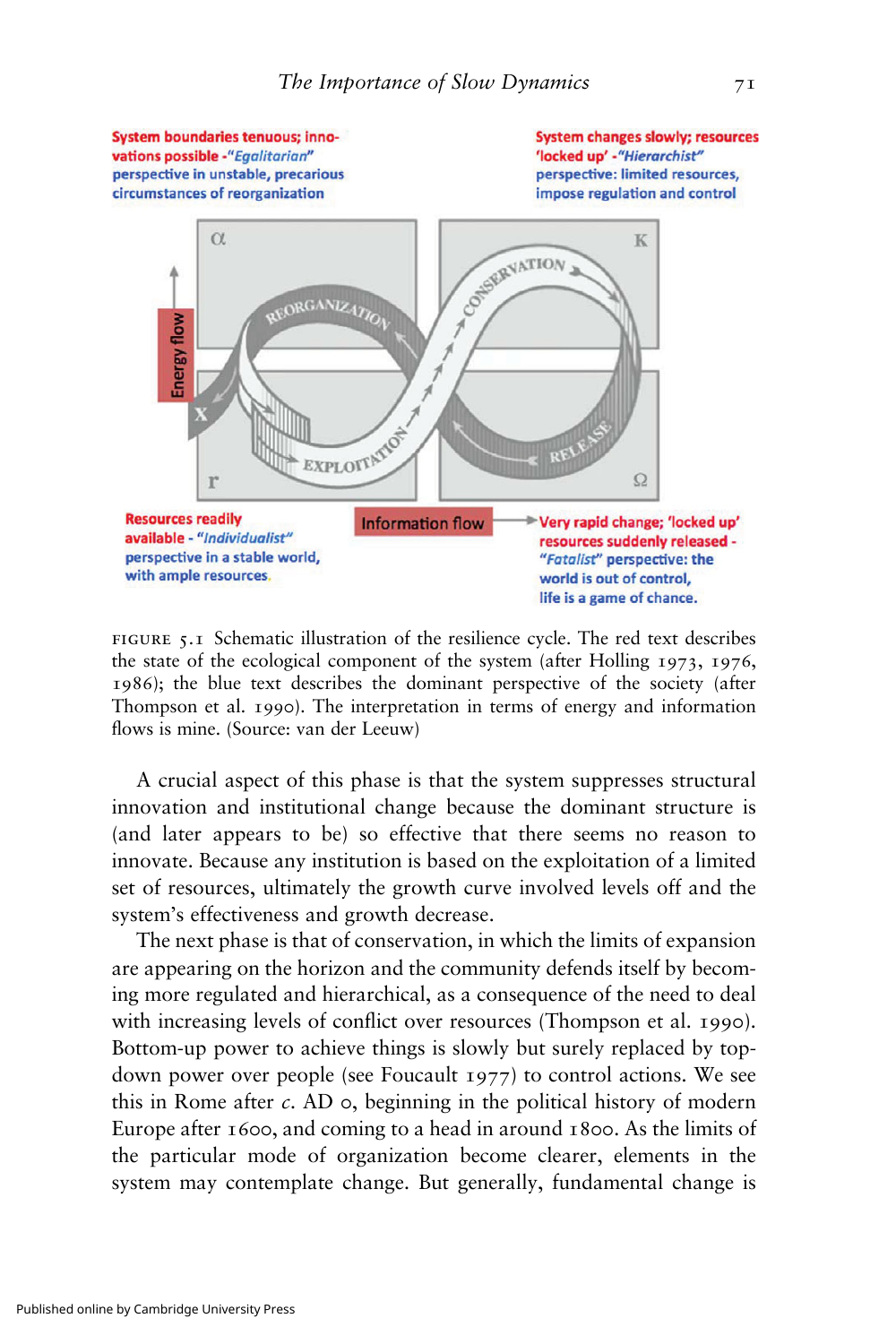not implemented because the system as a whole is still aligned on the preexisting dynamics.

In the next phase, release, innovation is freed up once the system reaches a tipping point in which the potential for further growth of the existing structure collapses. The immediate result of that is a complete lack of institutional structure, a true chaos in which the system can transform in many different ways, but none of these profiles itself clearly enough to give a sense of direction. It is this phase that we have characterized as a crisis: the collapse of the existing structure results in the disaffection of people with that structure, and their inability to understand. This in turn leads, in Thompson et al.'s "cultural theory of risk" perspective (1990), to a fatalist attitude. In effect, this is the kind of collapse that we see in Europe after the end of the Roman Empire, between 600 and 1000 CE. The fourth phase distinguished by the resilience community is that of reorganization – a phase of experiments with different forms of organization on a very local scale (Thompson et al. 1990). Once some of these succeed, one sees the slow but unstoppable growth of new forms of institutional organization bottom up, aligning more and more people. As the contours of the organization that will ultimately dominate are profiled, the institution itself will increase its potential, strengthen, and stabilize.

Particularly at the beginning of this part of the trajectory, people will seek local support, forming small and often egalitarian groups. With time, these will align with others, so that the structure can grow and form the basis for a new phase of exploitation – rooted in a different worldview and extracting a different set of resources from the environment.

Clearly, as presented here, this very schematic synthesis of such longterm evolutionary community transitions is insufficiently detailed to apply to any specific instance, but it accentuates the need to think over the very long term if one is to understand any present. One illustrative example of such an instantiation has been the work of the ARCHAEOMEDES team on the last couple of centuries of the history of the Epirus region in Greece (van der Leeuw 1998, 2000, 2012, 2016; van der Leeuw & Green 2004), but other instances abound, and have been studied worldwide (see [www](http://www.resalliance.org/) [.resalliance.org/](http://www.resalliance.org/) and [www.stockholmresilience.org/\)](http://www.stockholmresilience.org/).<sup>1</sup>

## **We Need to Know the Healthy State of Our Planet**

The second major problem with focusing on short-term dynamics is that looking back only one or two centuries limits our insights into the set of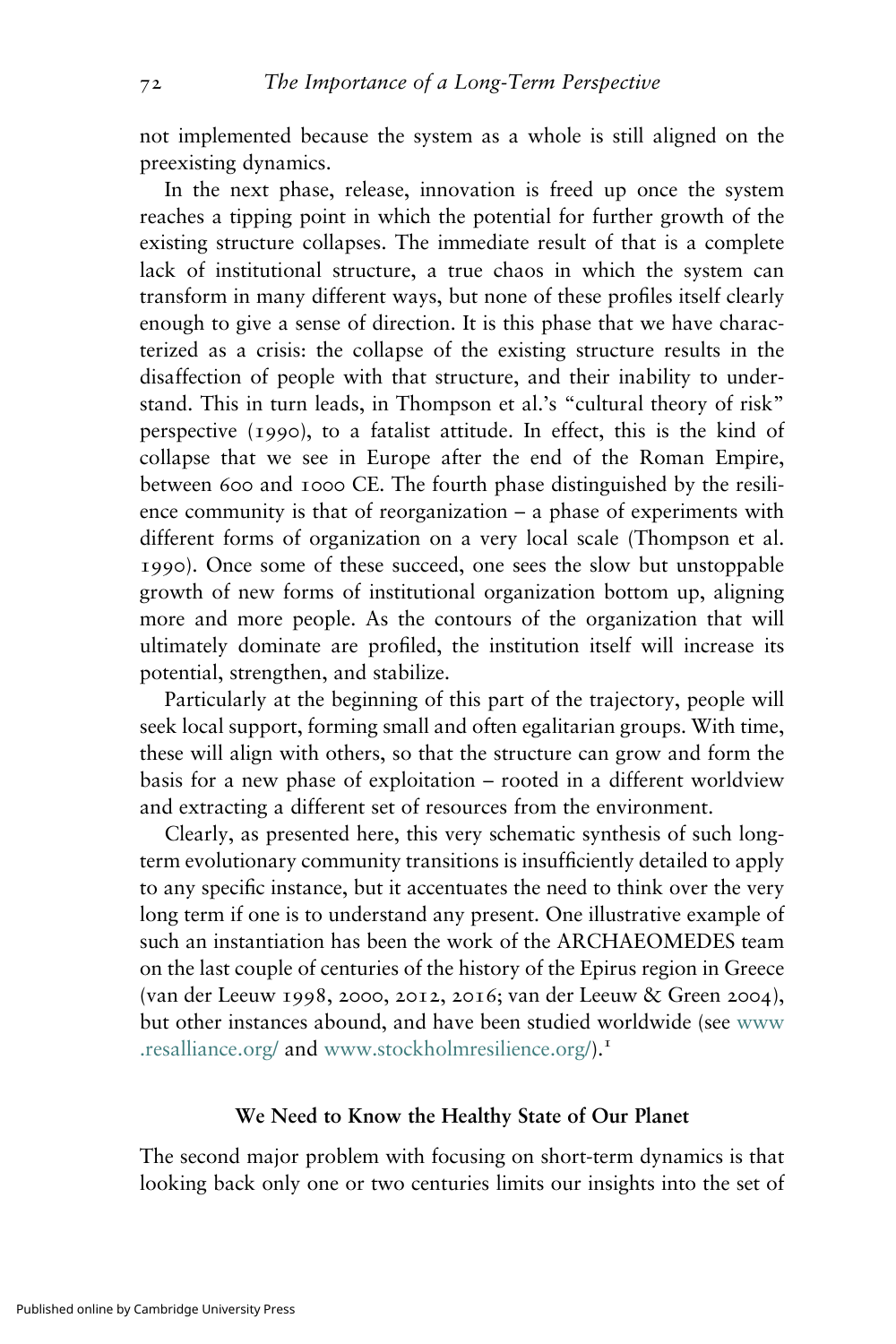potential states of Earth's socio-natural systems to those that have undergone major anthropogenic impacts, to the detriment of the system states that existed before any, or with little, human impact. It is as if a doctor were to look at a seriously ill patient without having any idea what a healthy person looks like. How could one then identify a sustainable future for the patient?

Over the last 300 years or so our planet has been thoroughly transformed by anthropogenic action, to the point that anyone living, for example, 2,000 years ago would not possibly recognize it in the present. Yet the state of the Earth system 2,000 years ago is a stage in the accumulation of initial conditions that have shaped the present. We need to know and understand such past dynamics between societies and their environments if we are to be able to fully appreciate what is going on today, because they enable us to widen our inquiry to a range of states of the Earth system that can no longer be observed today, and thereby change our perspective on the dynamics that have driven the changes involved.

For example, one would need to have a good idea of the state of socioecological interactions before the Industrial Revolution in order to be able to assess how the industrial paradigm that is currently dominant in the western world has changed agriculture by slowly, but surely, isolating the agricultural system from the wider ecology in which it was embedded, substituting artificial fertilizer and pesticides for the ecological processes that nourished crops and dealt with pests – in essence industrializing agriculture. And that process not only concerned what was happening on the ground, but also involved such things as mechanization and the emergence of modern marketing, transport, and other societal aspects of the system.

## **The Importance of Second-Order Change**

Looking only at the short term ignores second order change in socioenvironmental systems – changes in the way change occurs and in the dynamics that drive it. This is a point that is of capital importance, yet is rarely discussed or taken into account. Over longer periods, the impact of drivers upon each other very often changes the process of change itself. Such second order change (the change of change) may concern a simple acceleration of certain dynamics or the emergence of one or more new feedback loops, but it may also be more consequential, for example when a conjunction of drivers tips a system's dynamic into a different state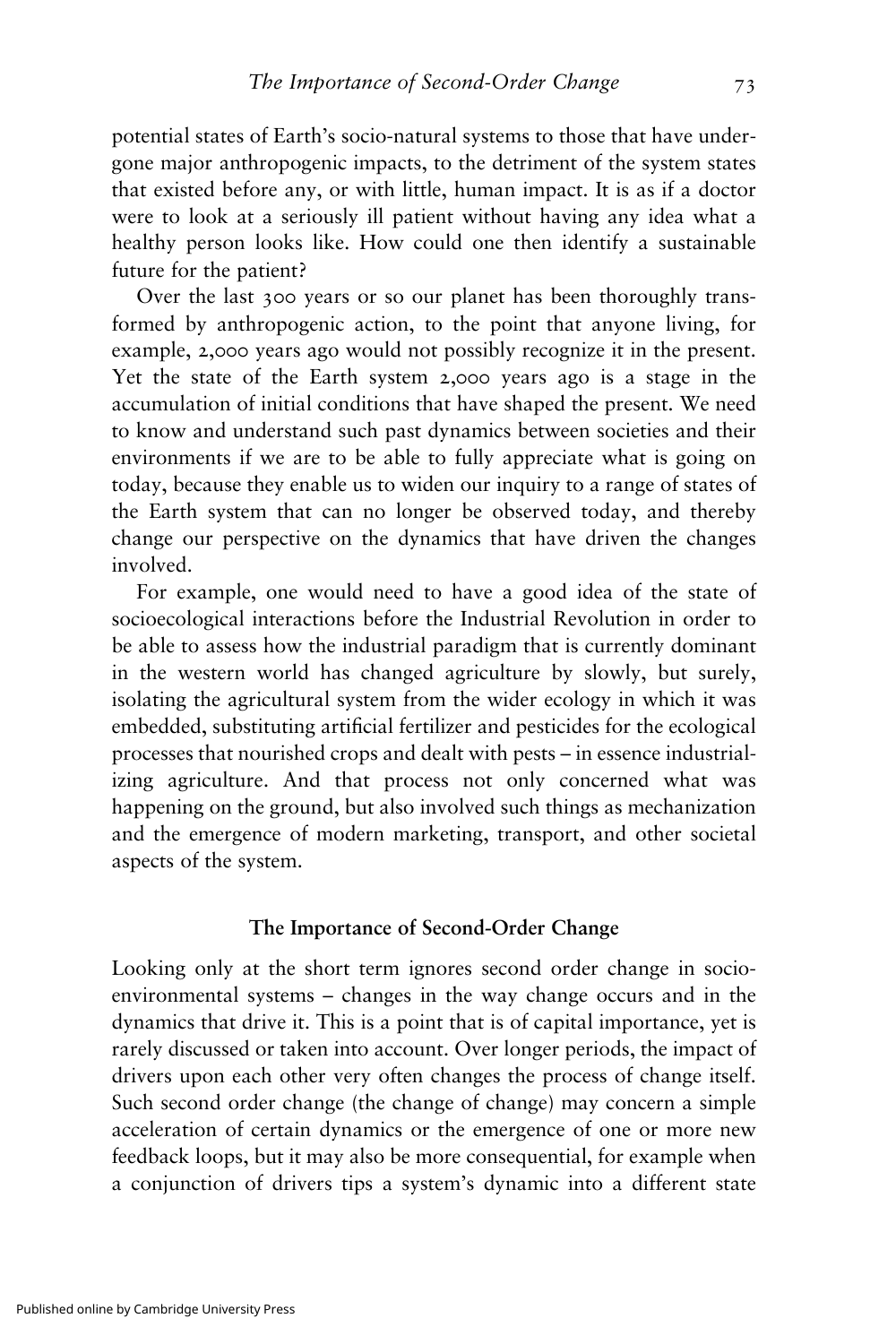altogether, as the crossing of several of our planetary boundaries threatens to do to the overall dynamics of the Earth system (Rockström et al. 2009b). An example from the sociocultural sphere, discussed in Chapter 3, is the way in which the Black Death of the fourteenth century initiated a transformation of the intellectual conception of the world in which people were living, leading to the "great wall of dualism" enabling and ultimately driving the overwhelming development of the natural and life sciences over the past six centuries (Evernden 1992).

Such second order changes are usually taking place over longer periods, and they can only be discerned by detailed study of the firstorder dynamics over long time frames. That may be difficult, but this should not deter us from doing it. Understanding second order changes is fundamental to understanding the trajectories of societies and their environments, because such changes often reflect bifurcation points.

In an interesting study, Barton et al.  $(2015)$  have mapped the changes in the structure of the dynamics between corn production and urbanization in North America from the precolonial period (up to *c*. 1550), through the colonial (*c*. 1550–*c*. 1850) and the industrial period (*c*. 1850–*c*. 2000) to the present, with an extrapolation toward the future.

In that process, we see how the rapid growth of the urban population, especially in the USA, has both necessitated and been enabled by changes in the agricultural system, involving institutional, technological, legal, health, and ideational changes. What the study accentuates is how, through the whole period of almost five centuries, the feedback loops have evolved, mapping not only the dynamics within each of the three regimes, but also the second order changes between the regimes.

To explain these, and the path dependency that is the result, one has to go back to the precolonial period, in which the initial feedback loops between food production and urbanization were established. Only by doing that, and looking at the pressures and constraints at any particular stage, can one then understand the emergence of the next stage. Between the precolonial and the colonial stages, one aspect of the transition is, for example, the institution of the hacienda system, with concomitant changes leading to the commoditization of corn as a cash crop that is tradable in increasing volumes. It is part of a process in which. owing to a decrease in the indigenous population (and the know-how that it had), Spanish technology takes over, the indigenous population is looked down upon, and its health suffers.

In the next stage, driven by industrialization in North America, the *ejido* system replaces the haciendas; the scale of farming is drastically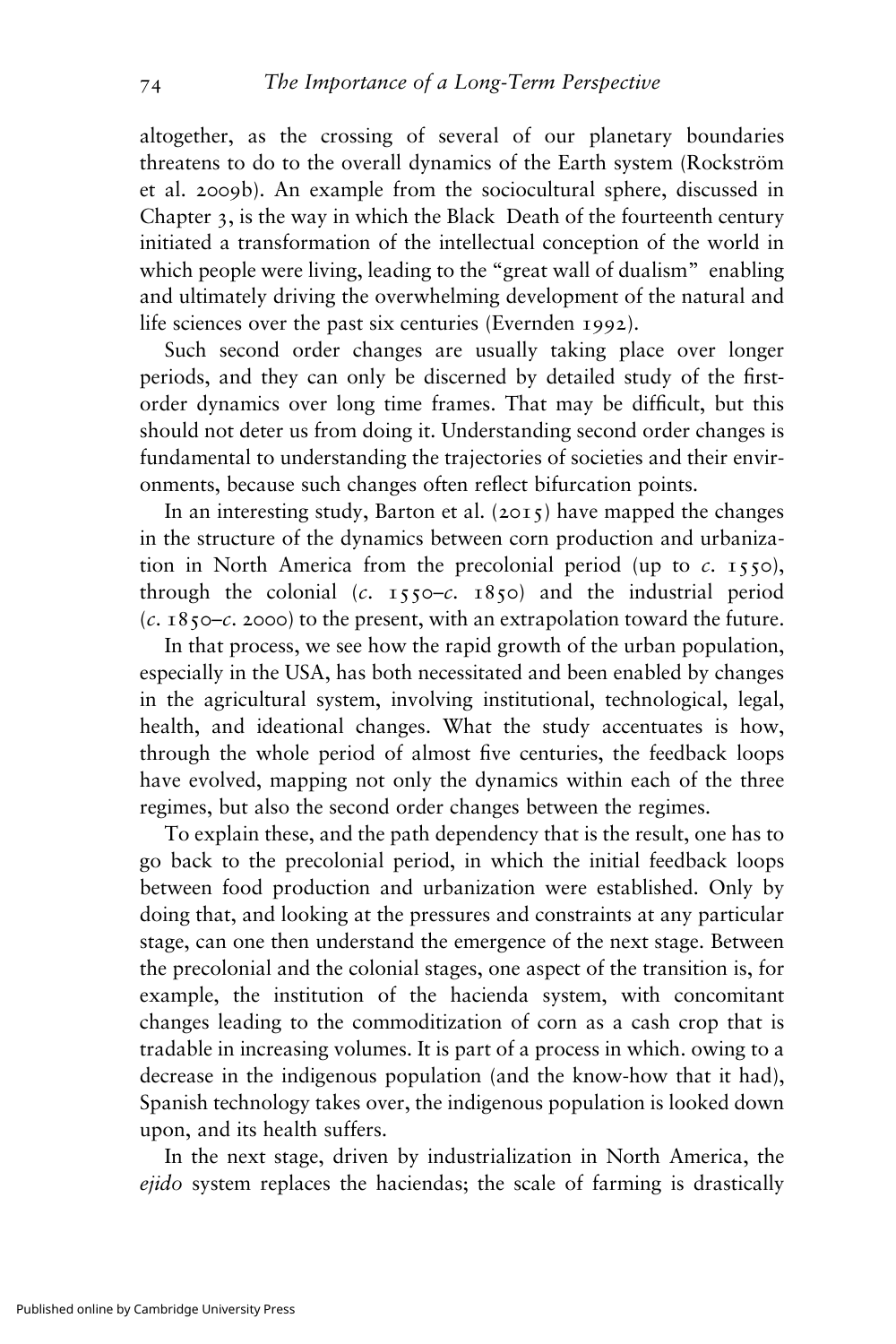

figure 5.2<sup>a</sup> The relationship between food production and urbanization in precolonial Mexico. The red lines indicate feedback loops that are subsequently transformed.

Colonial mindset looksdown on native technologies, agriculture methods and culture

Contributed to

Introduce new ag and transportation tech, large

\_ Supports

Limited by

Contributes to

Contributed to

Distrupt ecologically-based negative feedback loops

> Loss and transformation ofIndigenous American knowledge

Supported and limited by  $\xrightarrow{\qquad \text{Local}}$  ecosystems

figure 5.2b The relationship between food production and urbanization in colonial North America (Mexico). The red lines indicate feedback loops that have emerged out of the precolonial situation and are subsequently transformed. (After Barton et al. <sup>2015</sup>; by permission)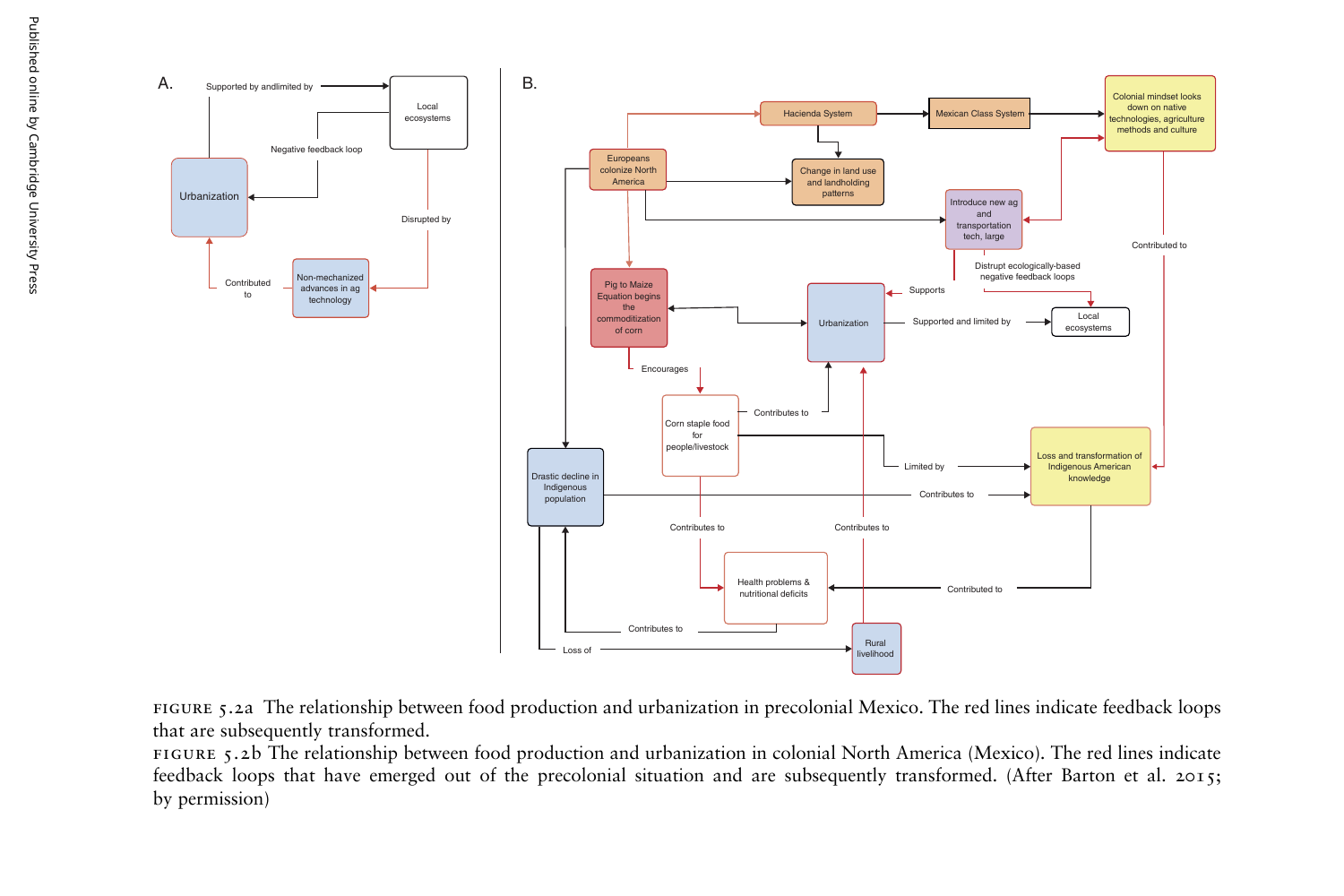

figure 5.3 The relationship between food production and urbanization in Mexico under the impact of industrial North America. The red lines indicate feedback loops that have emerged out of the colonial situation and are subsequently transformed. (After Barton et al. <sup>2015</sup>, by permission)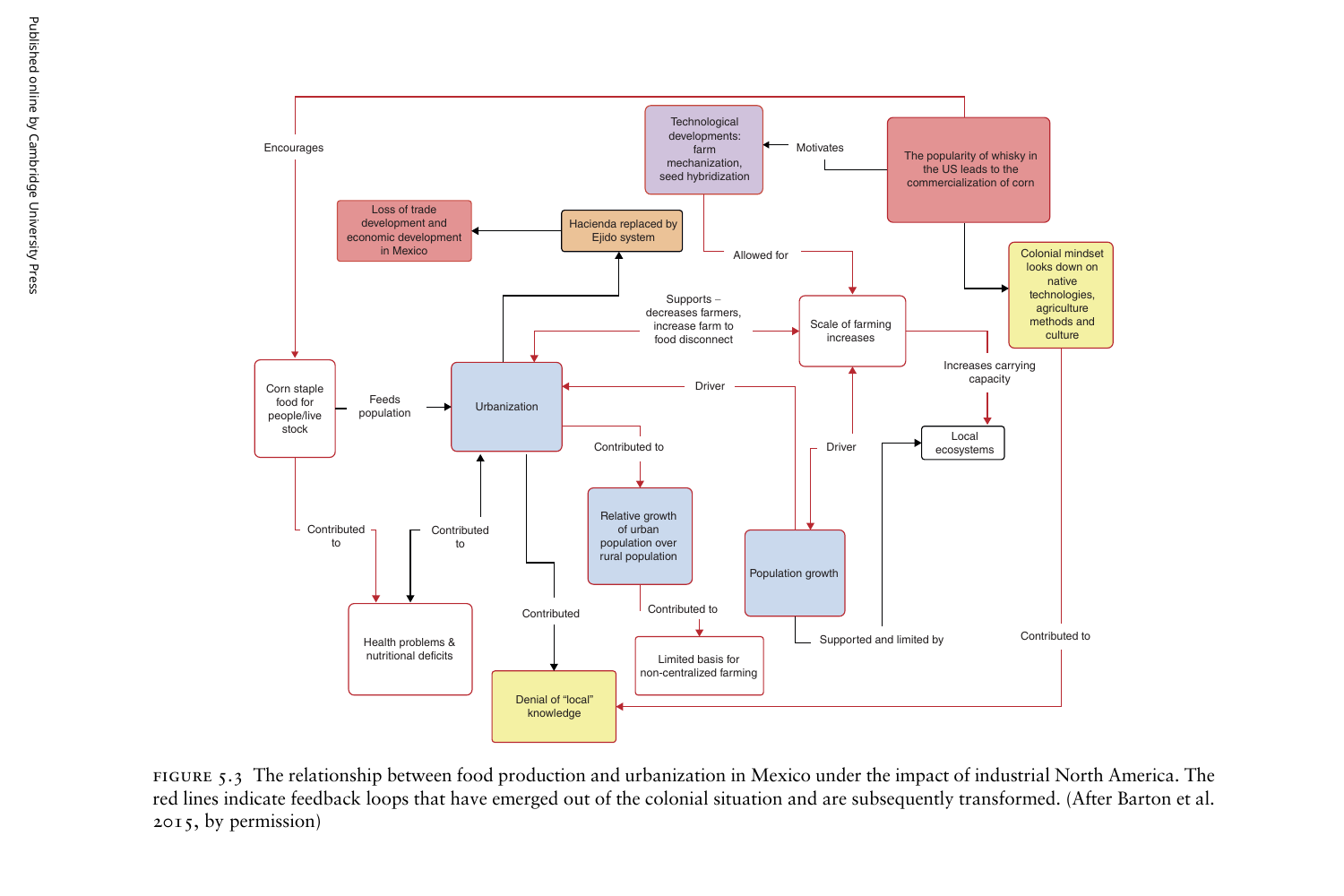increased, in part enabled by increasing mechanization; local knowledge is ignored; corn becomes the universal staple, leading to more health problems but enabling the feeding of the increasing masses in the (mostly North American) cities, which entails in the end that many more people live in the cities than in the countryside that feeds them. International and long-distance trade (and the concomitant political and economic dependencies between nations) emerge and grow.

Essentially similar processes have of course been part and parcel of many instances of the emergence and collapse of complex societies, such as in China, Mesopotamia, Egypt, and Mesoamerica. The institutions and the relationships between them were different, but the underlying dynamics initially pushing such systems toward increasing complexity and then tipping them into disaggregation are the same. In Chapter 10 I present yet another historical case of this kind of dynamic in much more detail. But similar second order dynamics are of course also relevant to the present, as the last section of this book will show.

## **The Accumulation of Unintended Consequences**

Short-term approaches, even if they include a century or two, leave longterm unintended consequences of human actions in the dark. We will deal with the importance of such unintended consequences extensively in Chapters 16–18, but a brief description is essential at this point. These unintended consequences result from the fact that as human beings we have only a very partial perception of our environment, and therefore undertake actions based on a biased and limited knowledge of the effects of those actions. These actions affect many more aspects of our environment than we are aware of. Some of these unintended and unanticipated consequences only emerge much later. When Henry Ford, for example, invented the serial production of affordable automobiles, he was not aware of the environmental and social consequences of having over a billion of them drive around the globe, heavily contributing to atmospheric pollution with  $CO<sub>2</sub>$ ,  $NO<sub>2</sub>$  and other greenhouse gases, but also leading to the rise of "new" cities, such as Phoenix and Las Vegas in the western USA, that cannot function without cars and other motorized transportation. I am arguing throughout this book that a failure to look at the unintended consequences of societal decisions has been an important cause of crises in human history, and is a major cause of the crisis in which we find ourselves. Some such unintended consequences may emerge centuries or even millennia after the event or process that triggered